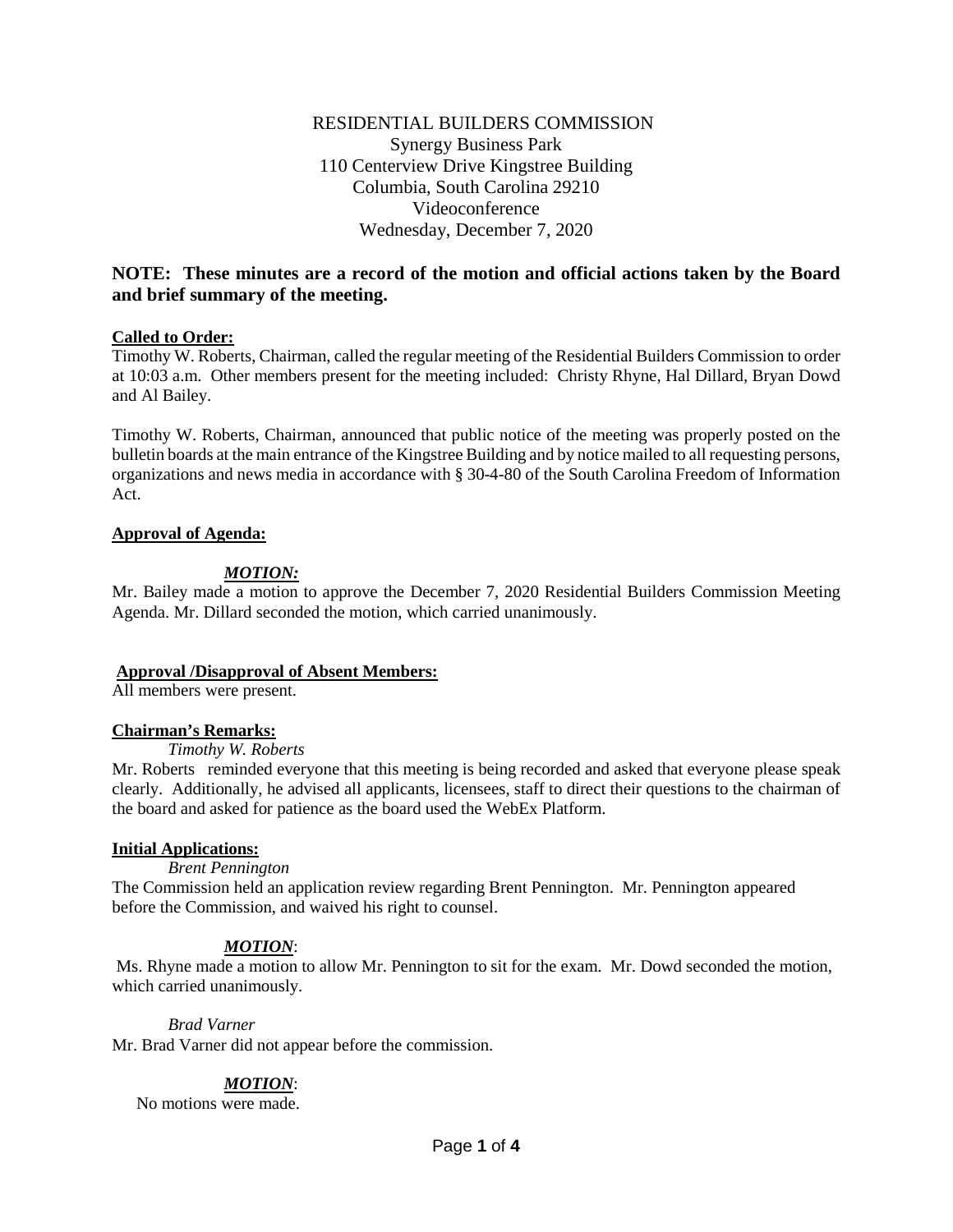#### *Elisei Mocanu*

The Commission held an application review regarding Elisei Mocanu. Mr. Mocanu appeared before the Commission and waived his right to counsel.

# *MOTION*:

Mr. Bailey made a motion to deny Mr. Mocanu's request at this time due to lack of experience. Mr. Dillard seconded the motion, which carried unanimously.

#### *James Smith*

The Commission held an application review regarding James Smith. Mr. Smith appeared before the Commission and waived his right to counsel.

# *MOTION*:

Ms. Rhyne made a motion to allow Mr. Smith to sit for the exam. Mr. Dowd seconded the motion, which carried unanimously.

#### *Brad Hornick*

The Commission held an application review regarding Brad Hornick. Mr. Hornick appeared before the Commission and waived his right to counsel.

# *MOTION*:

Ms. Rhyne made a motion to allow Mr. Hornick to sit for the exam. Mr. Bailey seconded the motion, which carried unanimously.

#### *Daniel Rosenberger*

The Commission held an application review regarding Daniel Rosenberger. Mr. Rosenberger appeared before the Commission with his counsel Mr. Ramon Hammes, Esq.

# *MOTION*:

Mr. Bailey made a motion to allow Mr. Rosenberger to sit for the exam. Ms. Rhyne seconded the motion, which carried unanimously.

#### *Shane Hague*

The Commission held an application review regarding Shane Hague. Mr. Hague appeared before the Commission and waived his right to counsel.

# *MOTION*:

Ms. Rhyne made a motion to allow Mr. Hague to sit for the exam. Mr. Dillard seconded the motion, which carried unanimously.

#### *John Huguley*

The Commission held an application review regarding John Huguley. Mr. Huguley appeared before the Commission and waived his right to counsel.

# *MOTION*:

Ms. Rhyne made a motion to allow Mr. Huguley to sit for the exam. Mr. Dillard seconded the motion, which carried unanimously.

# *William Seymore*

Mr. William Seymore did not appear before the Commission.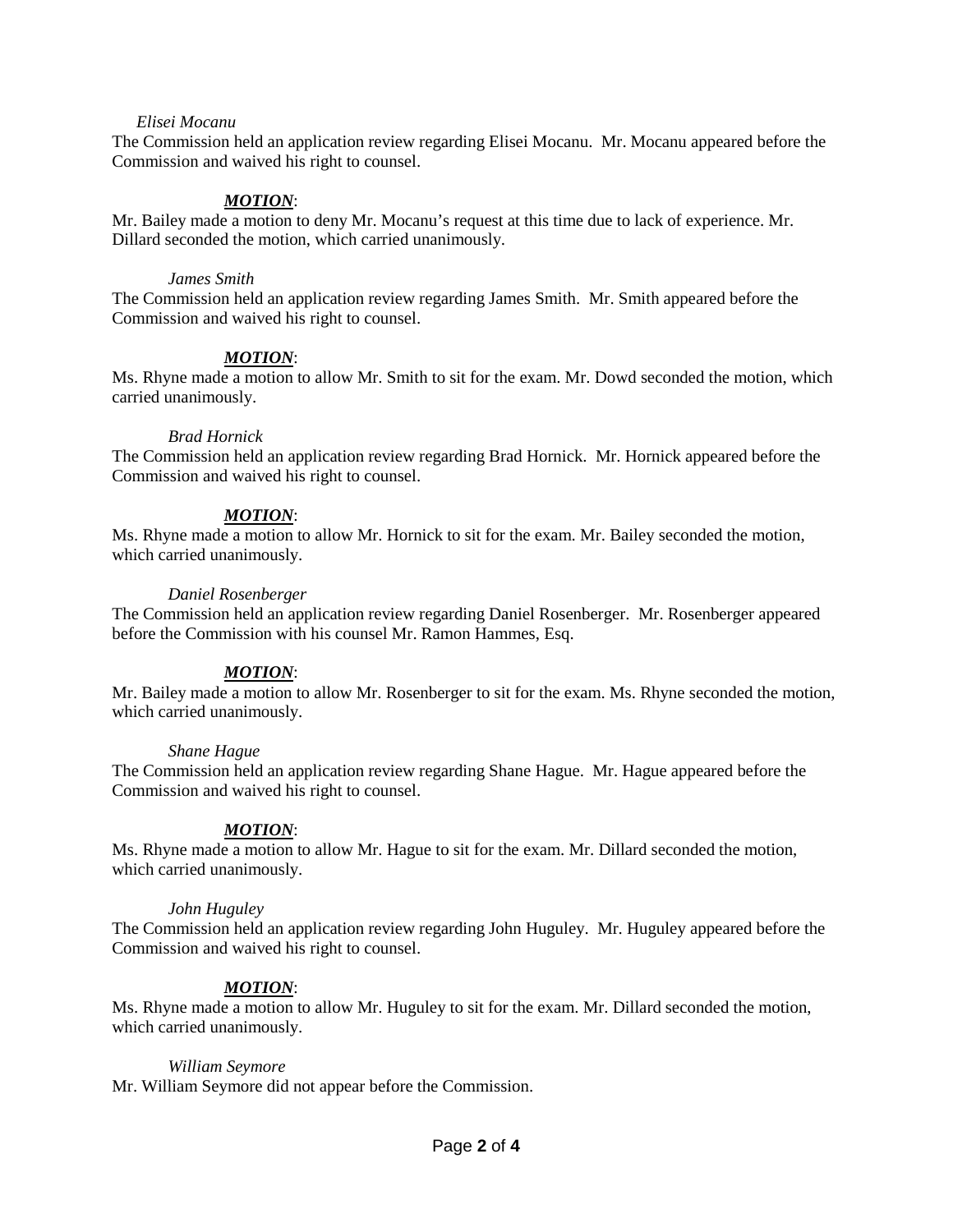#### *MOTION*:

No Motions were made.

#### *James McDowell*

The Commission held an application review regarding James McDowell. Mr. McDowell appeared before the Commission and waived his right to counsel. He presented a witness Mr. Robert Roundtree.

#### *MOTION*:

Ms. Rhyne made a motion to enter into executive session to receive legal advice in regards to Mr. McDowell's application. Mr. Bailey seconded the motion, which carried unanimously.

# *MOTION*:

Ms. Rhyne made a motion to exit executive session after receiving legal advice in regards to Mr. McDowell's application. Mr. Dillard seconded the motion, which carried unanimously.

# *MOTION*:

Mr. Dillard made a motion to deny Mr. McDowell's request to reinstate his specialty registration. Mr. Dowd seconded the motion, which carried unanimously.

#### *Kevin Ryan*

The Commission held an application review regarding Kevin Ryan. Mr. Ryan appeared before the Commission and waived his right to counsel.

# *MOTION*:

Ms. Rhyne made a motion to allow Mr. Ryan to sit for the exam. Mr. Bailey seconded the motion, which carried unanimously.

#### *Calvin Wright*

The Commission held an application review regarding Calvin Wright. Mr. Wright appeared before the Commission and waived his right to counsel.

# *MOTION*:

Mr. Dillard made a motion to allow Mr. Wright to sit for the exam. Mr. Dowd seconded the motion, which carried unanimously.

#### *Francesco Artusa*

The Commission held an application review regarding Francesco Artusa. Mr. Artusa appeared before the Commission and waived his right to counsel.

# *MOTION*:

Ms. Rhyne made a motion to allow Mr. Hornick to sit for the exam. Mr. Dillard seconded the motion, which carried unanimously.

#### *Joseph Sullivan*

The Commission held an application review regarding Joseph Sullivan. Mr. Sullivan appeared before the Commission and waived his right to counsel.

# *MOTION*:

Mr. Bailey made a motion to allow Mr. Sullivan to sit for the exam. Ms. Rhyne seconded the motion, which carried unanimously.